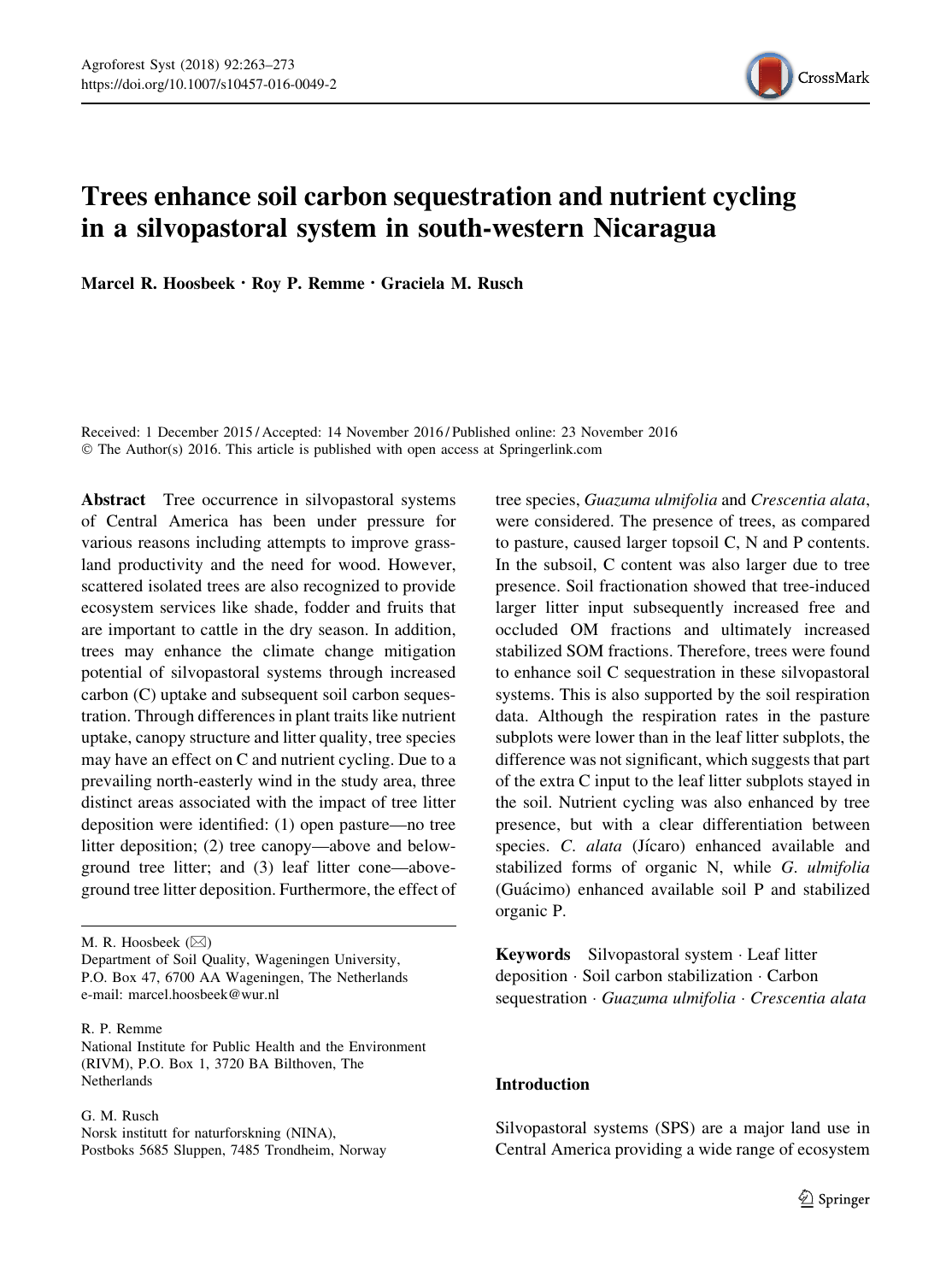services including soil carbon (C) sequestration (Dagang and Nair [2003](#page-10-0); Pagiola et al. [2007](#page-10-0)). This land use type is usually the result of forest conversion to neotropical pasture with the preservation of selected trees (Guevara et al. [1986;](#page-10-0) Harvey and Haber [1998](#page-10-0)). Next to pasture for cattle raising, the scattered isolated trees provide shade to cattle, firewood, wood for construction, and fodder and fruits that are important to cattle in the dry season when grassland production stops (Manning et al. [2006;](#page-10-0) Ospina et al. [2012;](#page-10-0) Rusch et al. [2014](#page-10-0)). In addition, SPS may be a component of the terrestrial carbon sink by fixing  $CO<sub>2</sub>$  through photosynthesis into organic matter and the subsequent sequestration of organic matter in soil (Andrade et al. [2008;](#page-9-0) Ballantyne et al. [2012\)](#page-9-0). Moreover, the presence of trees in these pastures is likely to enhance soil C sequestration not only in the topsoil (Casals et al. [2014\)](#page-9-0), but also in the subsoil due to bioturbation and turnover of tree roots (Haile et al. [2010\)](#page-10-0).

Attempts to increase pasture productivity and the need for wood has decreased the number of trees in SPS in the department of Rivas in south-west Nicaragua in recent decades. This has sparked a discussion on the role of trees for direct benefits to farmers like shade, firewood and fodder, but also on their role in the uptake of nutrients from deeper soil layers (Jobbágy and Jackson [2004\)](#page-10-0), the distribution of nutrients through litter fall and effects on organic matter decomposition and carbon sequestration (Casals et al. [2014](#page-9-0)). Working in a Mediterranean Dehesa, Gallardo ([2003\)](#page-10-0) showed that isolated trees affect the spatial distribution of various nutrients, with for instance, P having a larger spatial range (beyond the canopy) as compared to N (within canopy projection). Also, through differences in plant traits like canopy structure and litter quality, tree species may have a local effect on C and nutrient cycling (Casals et al. [2014](#page-9-0); Sánchez Merlos et al. [2005](#page-10-0); Sardans and Peñuelas [2013](#page-10-0)). This local tree effect in combination with a prevailing north-easterly wind in the Rivas area created three distinct areas associated with the impact of tree litter deposition (Fig. [1](#page-2-0)): (1) open pasture—no tree litter deposition; (2) tree canopy—above and belowground tree litter; and (3) leaf litter cone aboveground tree litter deposition.

The decomposition of litter in each of the areas depends on environmental factors like temperature and moisture and on characteristics of the organic matter that may defer decomposition. These characteristics include intrinsic recalcitrance (litter quality—species dependent) and physical protection of organic matter by aggregation and chemical stabilization by the adsorption of organic matter onto mineral surfaces (Von Lützow et al.  $2006$ ), where the latter two depend on soil biological activity and chemical reactivity, respectively. Therefore, tree traits (Augusto et al. [2015](#page-9-0); Casals et al. [2014](#page-9-0)) and the absence or occurrence of litter deposition may affect soil carbon stabilization mechanisms.

We hypothesized that litter deposition has different effects on soil C, nitrogen (N) and phosphorous (P) contents in the three tree litter deposition areas, with lower C and nutrient contents in open pasture (Casals et al. [2014\)](#page-9-0), and higher soil respiration rates in the leaf litter cone area due to higher litter inputs. Through their effects on litter quality and soil C stabilization, we hypothesized tree species to have an effect on soil C, N and P contents as well. We evaluated our hypothesis by selecting 12 suitable trees (plots) with about similar stature and by collecting soil samples at two depths from the three tree litter deposition areas per tree (subplots). We studied the impacts of two tree species, Guazuma ulmifolia (Guácimo) and Crescentia alata (Jícaro). Series of soil CO<sub>2</sub> efflux measurements were also collected from the three tree litter deposition subplots.

#### Methods

#### Study area

This study was conducted in the municipalities of Belén and Rivas of the Rivas department in southwestern Nicaragua (UTM 16P; E 620780; N 1271756). The mean annual temperature of the Rivas department is  $27^{\circ}$  C and the mean annual precipitation is 1400 mm (INETER [2000\)](#page-10-0). The natural vegetation of the region corresponds to a transitional tropical subhumid forest (Holdridge [2000\)](#page-10-0) with semi-deciduous vegetation, and is referred to as seasonally dry tropical forest (Bullock et al. [1995\)](#page-9-0), but the land has been widely modified over the past centuries and the present-day landscape of Rivas is dominated by pastures (56.7%) (Sánchez et al. [2004\)](#page-10-0). Various SPS practices can be found in the Rivas area (e.g. hedgerows), but this study focused on isolated trees in pastures. Soils in the Rivas area were formed on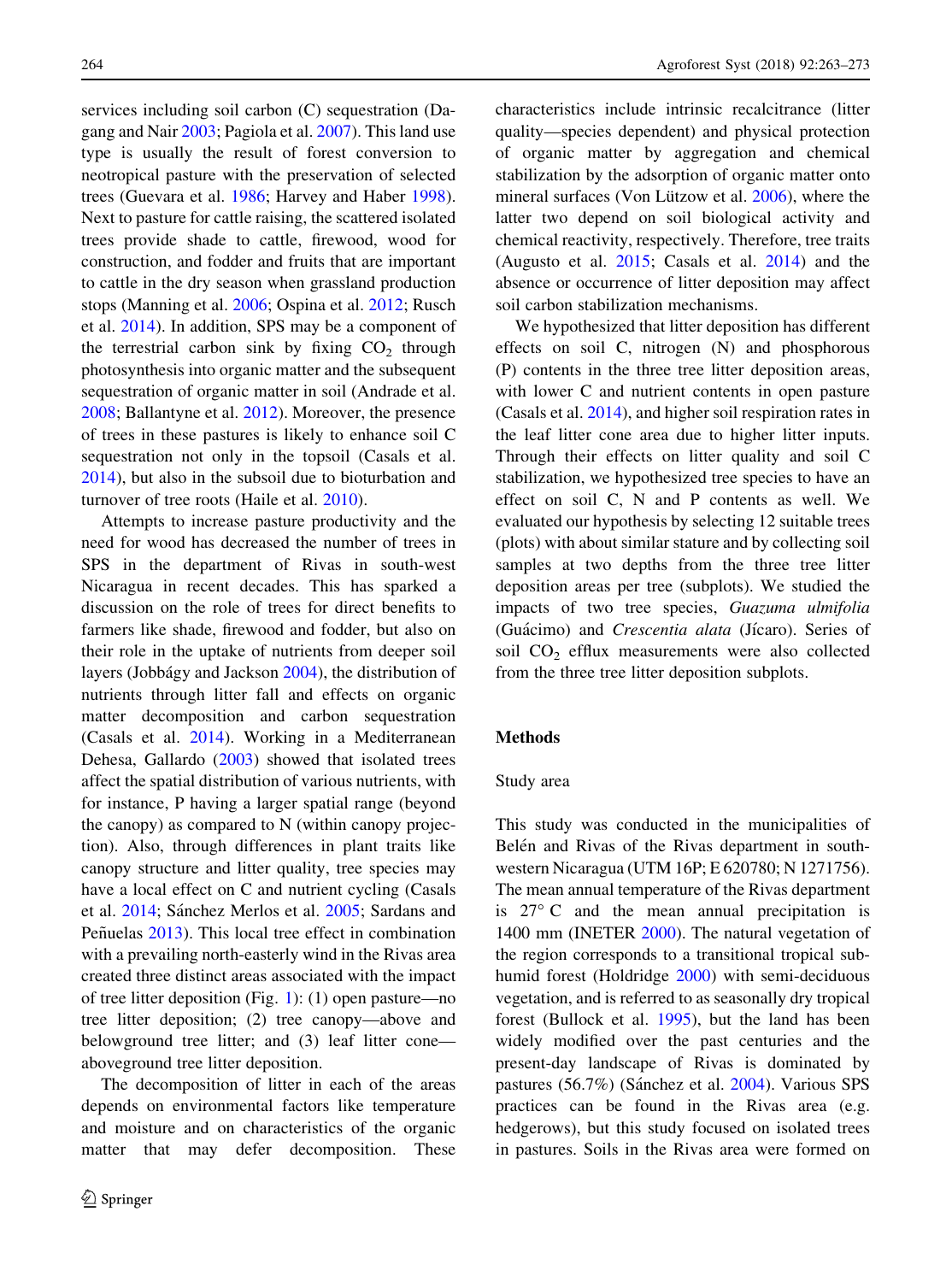<span id="page-2-0"></span>Fig. 1 Schematic overview of the three sampling areas (subplots) associated with each tree (plot): (1) open pasture—no tree litter deposition; (2) tree canopy—above and belowground tree litter; and (3) leaf litter cone aboveground tree litter deposition



marine parent material of young Tertiary age which consists of clays and sands of varying thickness. The Rivas complex has been lightly folded and eroded, resulting in a landscape with rolling to steep hills. Alluvial fans with slopes of less than 10% were formed as a result of erosion in the hills. These areas are largely heavy-textured and range from clay loam on the fringes of valleys to heavy clay in the central areas. The clays are largely montmorillonitic, causing the formation of Vertisols (greatgroup Haplusterts) which swell upon wetting and form deep cracks upon drying. Only suitable trees on flat parts of the landscape were selected to eliminate the confounding effects of slope, i.e. recent erosion and/or sedimentation, in our research plots.

## Tree species

Guazuma ulmifolia, locally known as Guácimo, is one of the most common trees in SPS of the Department of Rivas and is also one of the most used species as a source of forage and food in the dry season (Sánchez) et al. [2004](#page-10-0)). It is a non-leguminous species (Flores et al. [1998](#page-10-0)) of a maximum height of about 8 m in the open field. It loses its leaves during the end of the dry season, in February and March. Flowers and fruits are produced largely in the leafless period in the dry season, between January and April (Cordero and Boshier [2003](#page-10-0); Francis, [1991](#page-10-0)). The selected trees were all full-grown (about 8 m height) and based on their stature were estimated to be over 50 years of age.

Crescentia alata, also known as Jícaro, is common in the Rivas SPS and was selected next to G. ulmifolia because both species are about similar in size and crown architecture. A database with individuals of both species was available with information on location, size, land owner, etc. C. alata is a species that is tolerant to extreme (very wet and very dry) conditions. It produces flowers and large gourd-like seeds along its stem. The species does not lose its leaves throughout most of the dry season and is therefore semi-deciduous. Only near the end of the dry season the leaves are dropped, but new leaves are produced shortly thereafter, before the start of the rainy season (Cordero and Boshier [2003;](#page-10-0) Rockwood [1974\)](#page-10-0). Flowers and fruits are produced all year round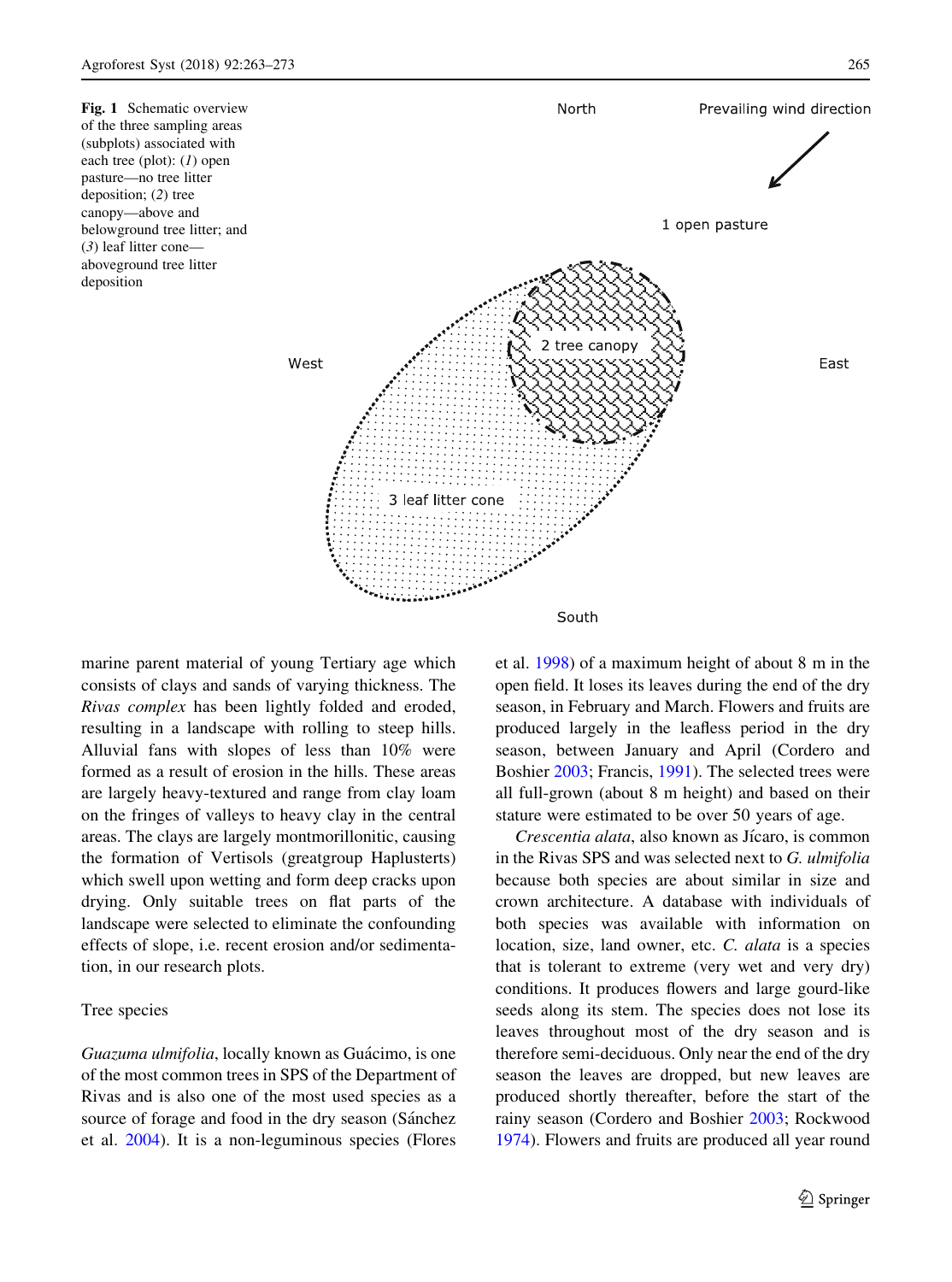and are used as feed supplements. Similarly, the selected trees were all full-grown (about 8 m height) and based on their stature were estimated to be over 50 years of age.

# Experimental design

Next to being positioned on stable and relatively flat landscape positions, trees (plots) were also selected on the basis of having sufficient distance to other trees, i.e. at least 25 m, in order to avoid leaf litter deposition interactions. As mentioned, three sample areas per tree (subplots) were distinguished on the basis of environmental conditions and where leaf litter was deposited (Fig. [1](#page-2-0)): (1) open pasture—no tree litter deposition; (2) tree canopy—above and belowground tree litter; and (3) leaf litter cone—aboveground tree litter deposition. In each subplot, a soil pit of at least 50 cm depth was dug, in open pasture at least 10 m upwind from the tree crown perimeter; under the canopy, half way between the trunk and the projection of the crown perimeter; and centrally in the leaf litter cone, at least 3 m beyond the projection of the crown perimeter. Soil samples were taken at 0–20 and 20–40 cm soil depth between late August and early September of 2010. At each depth, three metal bulk density rings of  $100 \text{ cm}^3$  were inserted into the undisturbed pit face. In addition, next to the rings and at similar depth, soil was collected and bagged for soil fractionation and C, N and P analysis in whole soil and all soil fractions. Soil samples were placed in a cooler for transport to the laboratory. In total 216 bulk density samples and 216 bagged samples were taken (12 trees  $\times$  3 litter sample areas  $\times$  2 depths  $\times$  3 replicates).

## Soil analysis

Field moist bulk density samples were weighed and dried in an oven at  $105^{\circ}$ C for 24 h in the soil laboratory of the Escuela Internacional de Agricultura y Ganadería (EIAG) in Rivas. Soil bulk density was calculated by dividing the dry sample weight by  $100 \text{ cm}^3$  (core method; (Burt [2004\)](#page-9-0). Bagged samples were air-dried at the laboratory in Belén, roots were picked out, samples were ground and homogenized and prepared for shipping to the laboratory at Wageningen University, The Netherlands.

The three bagged soil samples collected at each depth per subplot were mixed and homogenized yielding a total of 72 composite samples. After grinding, subsamples of the composited samples were analysed for total organic C and N with an element analyser (Interscience EA 1108). Organic and available P was determined according to Novozamsky et al. [\(1983](#page-10-0)). In short, samples were digested by subsequent additions of a selenium–sulphuric acid mixture and peroxide while heated to 330 °C (Gerhardt Kjeldatherm digestion system). After dilution of the digest, P was determined colorimetrically (spectrophotometer Mechatronics Starrcol SC-60-S at 720 nm).

Subsamples were subjected to density fractionation to obtain the following organic matter fractions: free light fraction (fLF), occluded light fraction (oLF) and mineral associated heavy fraction (maHF). Briefly, 10 g air dried soil  $\leq$  mm was shaken in a centrifuge tube with 50 ml sodium polytungstate  $(3Na<sub>2</sub>WO<sub>4</sub>)$  $9WO_3 \cdot xH_2O$ ; SPT) solution of density 1.6 g/cm<sup>3</sup>. The samples were centrifuged for 23 min at 4500 rpm  $(5900 \times g)$  (MSE Mistral 6000). The supernatant was poured over a Büchner funnel with a  $0.7 \mu m$  Whatman GF/F glass filter using a Millipore vacuum filtration unit (Millipore, Bedford, MA). The light fraction was rinsed off the filter into a glass beaker and oven dried at 40  $\degree$ C. Next, SPT solution was added to the residual soil material and shaken by hand to bring the precipitate into solution. An ultrasonic probe was used for 5 min to break the soil aggregates and to disperse the oLF. The suspension was centrifuged for 23 min at 4500 rpm. The centrifuged tubes were decanted over a Büchner funnel with a  $0.7 \mu m$ Whatman GF/F glass filter. The oLF fraction was rinsed off the filter into a glass beaker and oven dried at  $40^{\circ}$ C. The remaining precipitate, the maHF fraction, needed to be rinsed thoroughly in order to remove all STP. Total C, N and P contents of each fraction were determined similarly as for the whole soil samples.

Field soil respiration measurements were done between August 3–September 6 and October 20– November 2, 2010 (PP Systems, SRC-1 soil respiration chamber and EGM-4  $CO<sub>2</sub>$  monitor and temperature probe). Time series of soil respiration ( $\mu$ mol CO<sub>2</sub>/m<sup>2</sup>/s) and temperature (°C) based on hourly measurements between approximately 1 and 5 pm were determined in each subplot (open pasture, tree canopy, leaf litter cone). These  $CO<sub>2</sub>$  soil efflux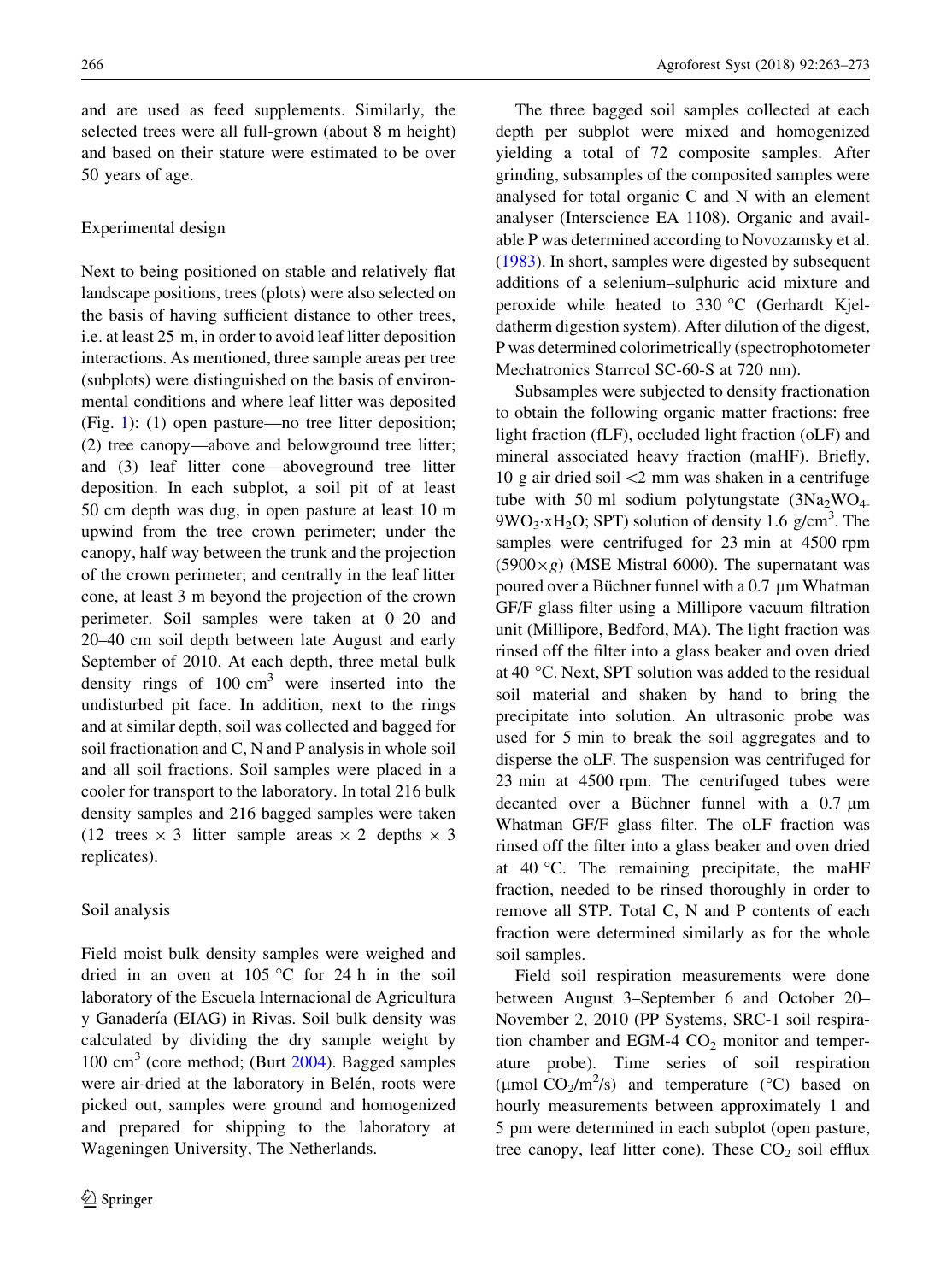measurements included root respiration and respiration due to microbial decomposition of litter and SOM. The average of each time series was used for further statistical analysis.

#### Statistical analysis

All data were plotted (histograms and Q–Q plots) and examined for outliers and normality (Field [2014](#page-10-0)). No data needed to be excluded or transformed. Because the subplots are not independent (affected by the same tree), a mixed design ANOVA was used with withinsubjects factor "litter deposition" (3 levels) and between-subjects factor ''tree species''. For each soil depth increment, the mixed ANOVA was implemented in IBM SPSS Statistics 22 by defining a Repeated Measures General Linear Model (Field [2014\)](#page-10-0). Main or interaction effects were considered to be significant when the  $P$  value of the F-test was  $<$ 0.05. Significant main or interaction effects are presented as footnotes to the respective figures and tables.

# Results

# Soil C, N and P

Litter deposition affected soil C, N and P contents at 0–20 cm depth increment (Fig. [2\)](#page-5-0), with higher C and N contents in the canopy and leaf litter subplots as compared to pasture (both  $P < 0.001$ ), while P content was higher in the leaf litter subplots as compared to pasture and canopy ( $P < 0.001$ ). Tree species did not affect soil C, N and P content, but litter deposition  $\times$  tree species interactions were significant for C and N ( $P = 0.007$  and 0.001) with larger C and N contents under Jícaro canopy. Litter deposition also affected soil C:N, C:P and N:P stoichiometry with lower C:N ( $P = 0.043$ ) and higher C:P and N:P ratios (both  $P = 0.001$ ) under the canopy.

In the subsoil (Fig. [3](#page-6-0)), C content was larger under the canopy and in the leaf litter cone as compared to pasture ( $P = 0.040$ ), while N and P contents were not affected by litter deposition. However, tree species and its interaction with litter deposition affected C and N contents, with larger subsoil C and N contents under Ji´caro ( $P = 0.007$  and 0.010). Subsoil P content was not affected by tree species either. Despite no direct effect on subsoil P, P related stoichiometry was affected by tree species with higher C:P and N:P ratios under Jícaro ( $P = 0.006$  and 0.020).

#### Soil organic matter fractions

Soil fractionation yielded the distribution of C, N and P over the free light, occluded light and mineral associated heavy fractions (fLF, oLF and maHF; Tables [1,](#page-6-0) [2](#page-7-0), [3\)](#page-7-0). On average, a very large fraction  $(>90%)$  of organic C, N and P is present in the maHF of the topsoils. In the subsoil, this mineral associated fraction is even larger  $(>\!\!95\%)$ , emphasizing the importance of SOM stabilization by adsorption of organic matter onto mineral surfaces in these soils.

Litter deposition affected C, N and P of the free light fractions resulting in more labile soil C, N and P under the canopy and in the litter cone as compared to pasture ( $P = 0.001$ , 0.007 and  $< 0.001$ ) at 0–20 cm soil depth (Table [1](#page-6-0)). Litter deposition  $\times$  tree species interaction and tree species did not affect fLF C, N or P of the top soil. In the subsoil, only a tree species effect occurred with more available P under Guácimo as compared to Jícaro ( $P = 0.012$ ).

With respect to the occluded fraction at 0–20 cm soil depth, litter deposition increased C and N under the canopy and in the litter cone as compared to pasture ( $P = 0.046$  and 0.048), while P only increased underneath the canopy ( $P = 0.002$ ). The litter deposition  $\times$  tree species interaction resulted in higher P oLF values underneath Guácimo canopies. Moreover, Guácimo yielded higher oLF C and P ( $P = 0.049$  and 0.046). In the subsoil, litter deposition only increased oLF C in the litter cone ( $P = 0.044$ ), while Jicaro increased oLF N  $(P = 0.030)$ .

Of the most stable SOM fractions at 0–20 cm, C was larger under the canopy and in the litter cone as compared to pasture ( $P = 0.008$ ), while P was larger only underneath the canopy  $(P = 0.002)$ . Just litter deposition did not affect N maHF, but he interaction litter deposition  $\times$  tree species yielded higher N maHF under Jicaro canopies  $(P = 0.009)$ . Tree species had opposing effects on N and P maHF, where Jicaro increased N  $(P = 0.022)$  and Guácimo increased P maHF ( $P = 0.049$ ). In the subsoil, the stable C fraction was found to be smaller under the canopy ( $P = 0.009$ ). Tree species had also opposing effects on N and P maHF in the subsoil, with again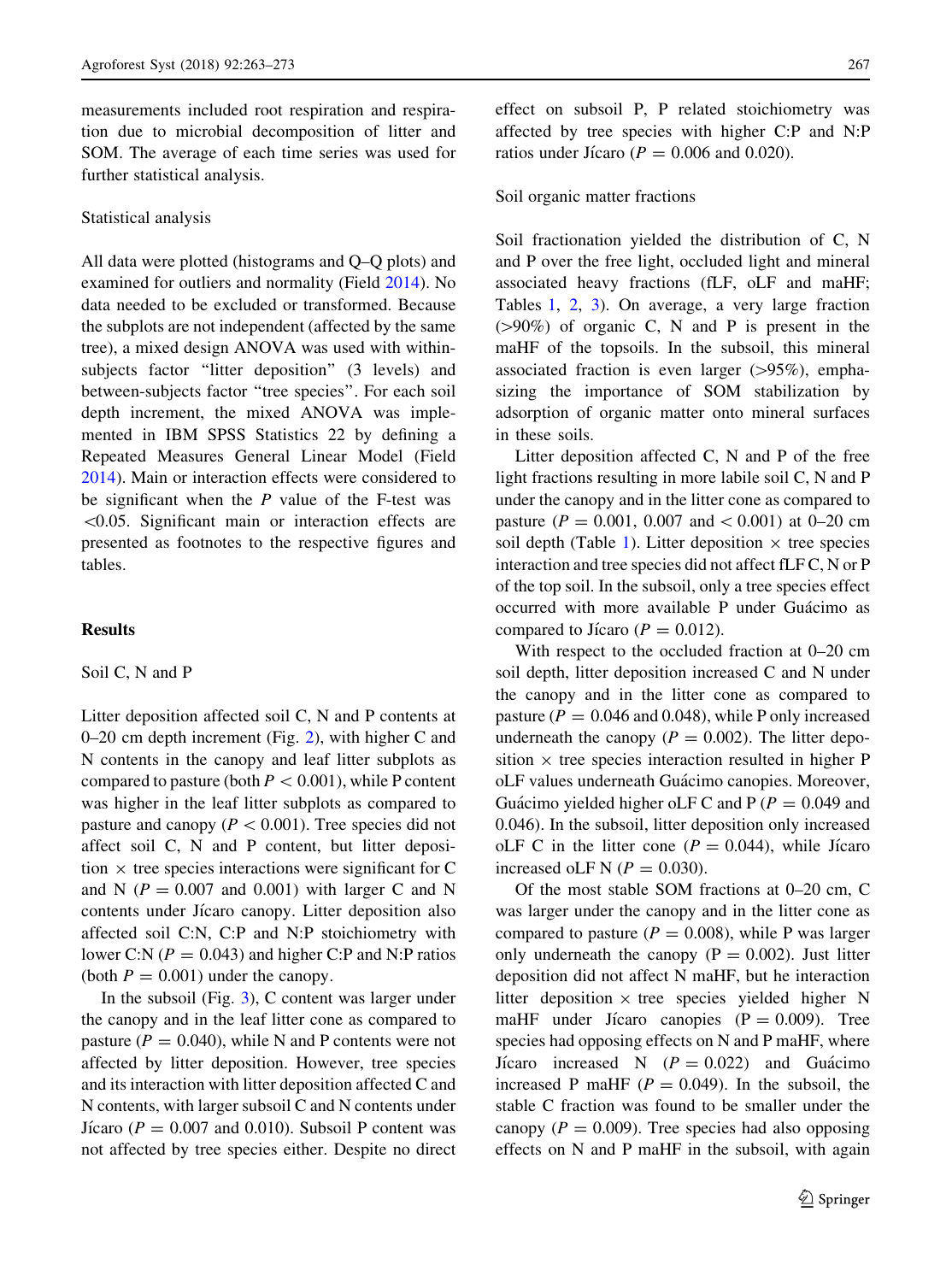<span id="page-5-0"></span>

Fig. 2 Effects of litter deposition (open pasture, under canopy, leaf litter cone) and tree species on soil C, N and P contents and C N P stoichiometry at 0–20 cm depth. *Error bars* represent  $+1$ and  $-1$  standard error. Litter deposition effect on soil C, N and P contents (all three  $P < 0.001$ ). Litter deposition  $\times$  tree species

larger N under Jícaro ( $P = 0.0220$ ) and larger P under Guácimo ( $P = 0.0024$ ).

## Soil respiration

Soil  $CO<sub>2</sub>$  efflux rates were averaged over time for each subplot and were found to be larger in the litter cone and pasture subplots as compared to underneath the canopy ( $P < 0.001$ ; Table [4](#page-8-0)), which coincides with lower soil temperatures underneath the canopy. Furthermore, soil respiration was marginally larger under Guácimo ( $P = 0.085$ ).

# Discussion

# Soil C, N and P

The presence of trees, as compared to pasture, caused larger topsoil C and N contents in the areas affected by the tree, i.e. under the canopy and in the litter cone,

effect on soil C and N contents ( $P = 0.007$  and 0.001). Litter deposition effect on soil C:N, C:P and N:P ( $P = 0.043, 0.001$ ) and 0.001). Litter deposition  $\times$  tree species effect on soil C:N  $(P = 0.046)$ 

while P was larger in the litter cone. In the subsoil, C content was also larger due to tree presence. In addition, the interaction between litter deposition and tree species showed larger C and N contents under Jícaro in both the top- and subsoil. The trees also affected soil stoichiometry. In the topsoil, lower C:N ratios point at larger tree induced N availability, while higher C:P and N:P ratios suggest depletion of P. In the subsoil, P related stoichiometry showed P depletion under Jícaro.

The larger tree-induced soil C and N contents may be due to the higher net primary productivity and leaf litter production of systems with trees as compared to pasture vegetation only, because multi-strata systems have higher resource uptake and photosynthetic capacity (Chapin et al. [2012\)](#page-10-0). Working in SPS in the Matagalpa district in central Nicaragua, Casals et al. [\(2014](#page-9-0)) also observed soil C and N contents to be larger under trees as compared to open pasture and, based on  $\delta^{13}$ C analysis, attributed this to higher above- and belowground litter inputs from trees. Also, based on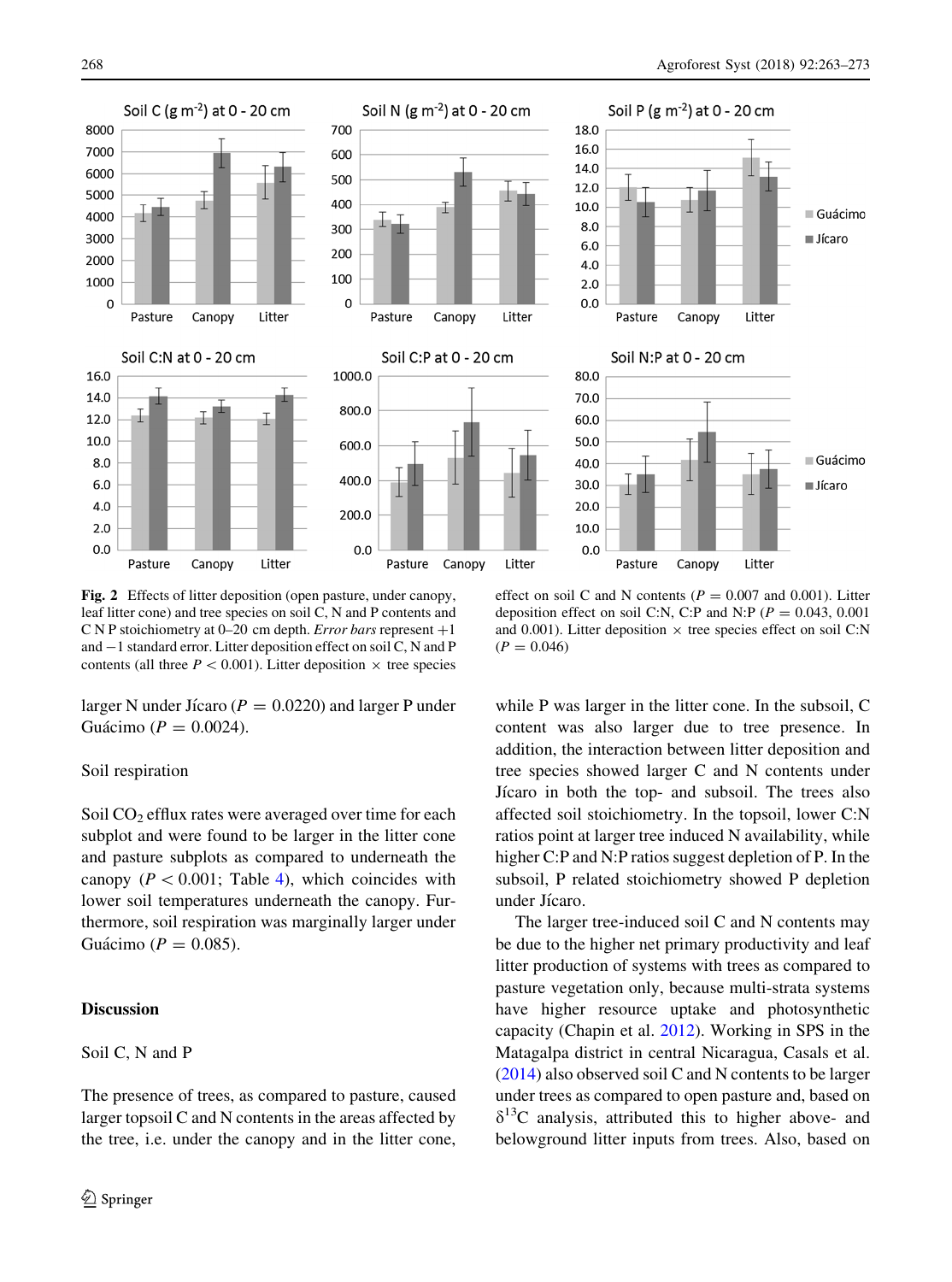<span id="page-6-0"></span>

Fig. 3 Effects of litter deposition (open pasture, under canopy, leaf litter cone) and tree species on soil C, N and P contents and C N P stoichiometry at 20–40 cm depth. Error bars represent +1 and -1 standard error. Litter deposition effect on soil C

content ( $P = 0.040$ ). Litter deposition  $\times$  tree species effect on soil C and N contents ( $P = 0.019$  and 0.008). Tree species effect on soil C:P and N:P ratios ( $P = 0.006$  and 0.020)

Table 1 Effects of litter deposition and tree species on free light C, N and P SOM fractions (fLF)

| Depth (cm) | Litter deposition | Tree species | $C \left( \frac{mg}{g} \right)$ |           | $N$ (mg/g) |        | P(mg/g) |           |
|------------|-------------------|--------------|---------------------------------|-----------|------------|--------|---------|-----------|
|            |                   |              | Mean                            | <b>SE</b> | Mean       | SE     | Mean    | <b>SE</b> |
| $0 - 20$   | Pasture           | Guácimo      | 0.691                           | 0.102     | 0.0181     | 0.0017 | 0.00102 | 0.00012   |
|            |                   | Jícaro       | 0.614                           | 0.080     | 0.0143     | 0.0022 | 0.00065 | 0.00010   |
|            | Canopy            | Guácimo      | 0.961                           | 0.119     | 0.0224     | 0.0024 | 0.00106 | 0.00017   |
|            |                   | Jícaro       | 0.759                           | 0.075     | 0.0228     | 0.0027 | 0.00095 | 0.00022   |
|            | Litter            | Guácimo      | 0.989                           | 0.127     | 0.0266     | 0.0039 | 0.00134 | 0.00017   |
|            |                   | Jícaro       | 0.795                           | 0.055     | 0.0228     | 0.0031 | 0.00107 | 0.00019   |
| $20 - 40$  | Pasture           | Guácimo      | 0.216                           | 0.022     | 0.0034     | 0.0008 | 0.00033 | 0.00005   |
|            |                   | Jícaro       | 0.243                           | 0.052     | 0.0049     | 0.0013 | 0.00019 | 0.00006   |
|            | Canopy            | Guácimo      | 0.158                           | 0.020     | 0.0026     | 0.0005 | 0.00030 | 0.00002   |
|            |                   | Jícaro       | 0.174                           | 0.017     | 0.0048     | 0.0010 | 0.00015 | 0.00005   |
|            | Litter            | Guácimo      | 0.241                           | 0.028     | 0.0045     | 0.0010 | 0.00031 | 0.00011   |
|            |                   | Jícaro       | 0.191                           | 0.022     | 0.0050     | 0.0009 | 0.00011 | 0.00002   |

Litter deposition effect on free light C ( $P = 0.001$ ), N ( $P = 0.007$ ) and P ( $P < 0.001$ ) at 0–20 cm depth

Tree species effect on free light P ( $P = 0.012$ ) SOM fraction at 20–40 cm depth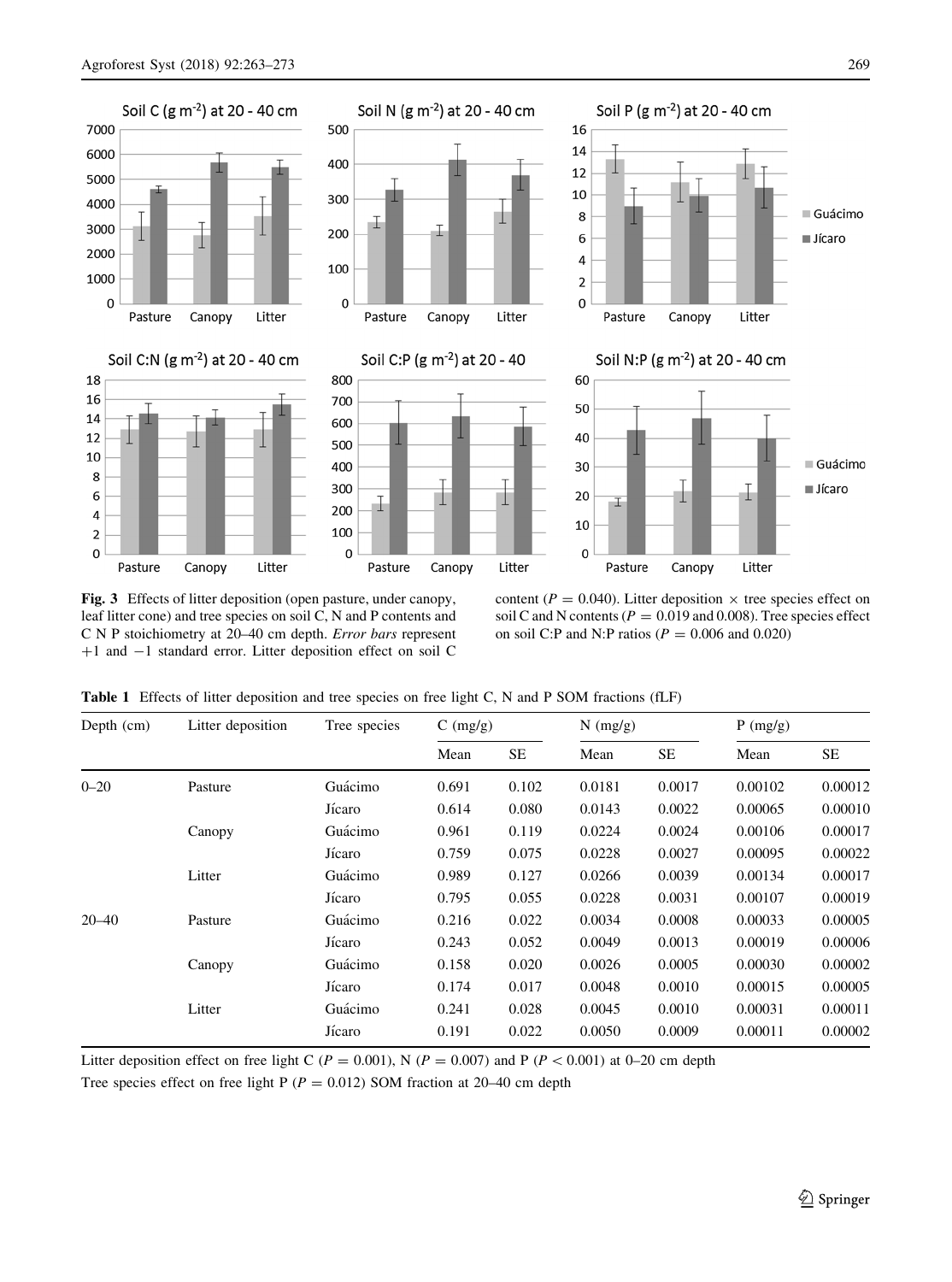| Depth $(cm)$ | Litter deposition | Tree species | $C \left( \frac{mg}{g} \right)$ |       | $N$ (mg/g) |           | P(mg/g) |         |
|--------------|-------------------|--------------|---------------------------------|-------|------------|-----------|---------|---------|
|              |                   |              | Mean                            | SE    | Mean       | <b>SE</b> | Mean    | SE      |
| $0 - 20$     | Pasture           | Guácimo      | 2.278                           | 0.558 | 0.0448     | 0.0125    | 0.00193 | 0.00046 |
|              |                   | Jícaro       | 1.142                           | 0.271 | 0.0290     | 0.0039    | 0.00098 | 0.00008 |
|              | Canopy            | Guácimo      | 3.237                           | 0.919 | 0.0640     | 0.0193    | 0.00298 | 0.00070 |
|              |                   | Jícaro       | 1.499                           | 0.266 | 0.0422     | 0.0076    | 0.00100 | 0.00007 |
|              | Litter            | Guácimo      | 3.183                           | 0.759 | 0.0653     | 0.0152    | 0.00151 | 0.00050 |
|              |                   | Jícaro       | 1.298                           | 0.238 | 0.0307     | 0.0033    | 0.00098 | 0.00012 |
| $20 - 40$    | Pasture           | Guácimo      | 0.471                           | 0.102 | 0.0072     | 0.0011    | 0.00029 | 0.00006 |
|              |                   | Jícaro       | 0.603                           | 0.089 | 0.0179     | 0.0025    | 0.00036 | 0.00005 |
|              | Canopy            | Guácimo      | 0.562                           | 0.097 | 0.0090     | 0.0017    | 0.00034 | 0.00004 |
|              |                   | Jícaro       | 0.581                           | 0.086 | 0.0189     | 0.0040    | 0.00035 | 0.00007 |
|              | Litter            | Guácimo      | 0.787                           | 0.107 | 0.0135     | 0.0017    | 0.00037 | 0.00006 |
|              |                   | Jícaro       | 0.712                           | 0.144 | 0.0169     | 0.0035    | 0.00030 | 0.00007 |

<span id="page-7-0"></span>Table 2 Effects of litter deposition and tree species on occluded light C, N and P SOM fractions (oLF)

Litter deposition effect on occluded light C ( $P = 0.046$ ), N ( $P = 0.048$ ) and P ( $P = 0.002$ ) at 0–20 cm depth

Litter deposition  $\times$  tree species effect on occluded light P (P = 0.003) at 0–20 cm depth

Tree species effect on occluded light C ( $P = 0.049$ ) and P ( $P = 0.046$ ) at 0–20 cm depth

Litter deposition effect on occluded light C ( $P = 0.044$ ) at 20–40 cm depth

Tree species effect on occluded light N ( $P = 0.030$ ) at 20–40 cm depth

Table 3 Effects of litter deposition and tree species on mineral associated C, N and P SOM fractions (maHF)

| Depth (cm) | Litter deposition | Tree species | $C \left( \frac{mg}{g} \right)$ |      | $N$ (mg/g) |           | P(mg/g) |        |
|------------|-------------------|--------------|---------------------------------|------|------------|-----------|---------|--------|
|            |                   |              | Mean                            | SE   | Mean       | <b>SE</b> | Mean    | SE     |
| $0 - 20$   | Pasture           | Guácimo      | 31.49                           | 4.45 | 1.345      | 0.246     | 0.2384  | 0.0365 |
|            |                   | Jícaro       | 38.43                           | 4.67 | 1.343      | 0.097     | 0.1162  | 0.0338 |
|            | Canopy            | Guácimo      | 34.83                           | 4.86 | 1.155      | 0.219     | 0.2826  | 0.0409 |
|            |                   | Jícaro       | 43.66                           | 3.67 | 2.449      | 0.225     | 0.1785  | 0.0406 |
|            | Litter            | Guácimo      | 37.19                           | 5.03 | 1.268      | 0.112     | 0.2288  | 0.0416 |
|            |                   | Jícaro       | 45.77                           | 4.42 | 1.977      | 0.378     | 0.1367  | 0.0222 |
| $20 - 40$  | Pasture           | Guácimo      | 15.46                           | 3.70 | 0.736      | 0.223     | 0.1543  | 0.0328 |
|            |                   | Jícaro       | 23.79                           | 1.60 | 1.351      | 0.165     | 0.0607  | 0.0242 |
|            | Canopy            | Guácimo      | 13.40                           | 3.19 | 0.490      | 0.152     | 0.1247  | 0.0268 |
|            |                   | Jícaro       | 19.35                           | 1.44 | 1.210      | 0.177     | 0.0539  | 0.0203 |
|            | Litter            | Guácimo      | 14.26                           | 3.37 | 0.821      | 0.205     | 0.1382  | 0.0257 |
|            |                   | Jícaro       | 21.49                           | 1.39 | 1.288      | 0.228     | 0.0535  | 0.0196 |

Litter deposition effect on mineral associated C ( $P = 0.008$ ) and P ( $P = 0.002$ ) at 0–20 cm depth

Litter deposition  $\times$  tree species effect on mineral associated N ( $P = 0.009$ ) at 0–20 cm depth

Tree species effect on mineral associated N ( $P = 0.022$ ) and P ( $P = 0.049$ ) at 0–20 cm depth

Litter deposition effect on mineral associated C ( $P = 0.009$ ) at 20–40 cm depth

Tree species effect on mineral associated N ( $P = 0.022$ ) and P ( $P = 0.024$ ) at 20–40 cm depth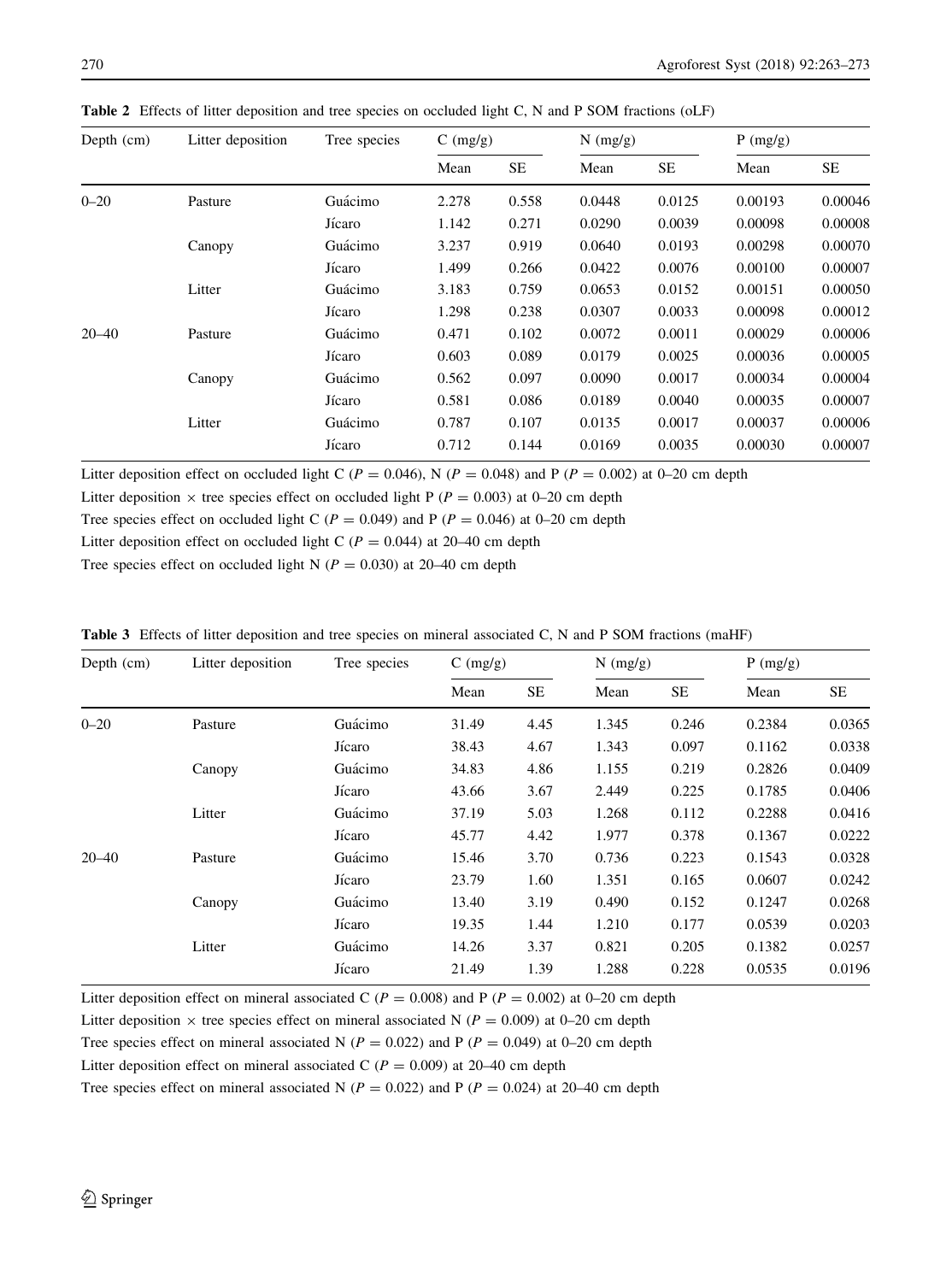$(P$ 

<span id="page-8-0"></span>

| <b>Table 4</b> Effects of litter<br>deposition and tree species | Litter deposition | Tree species | Soil respiration ( $\mu$ mol/m <sup>2</sup> /s) |           | Soil temperature $(^{\circ}C)$ |           |
|-----------------------------------------------------------------|-------------------|--------------|-------------------------------------------------|-----------|--------------------------------|-----------|
| on $CO2$ efflux at the soil                                     |                   |              | Mean                                            | <b>SE</b> | Mean                           | <b>SE</b> |
| surface                                                         | Pasture           | Guácimo      | 9.23                                            | 0.60      | 29.4                           | 0.1       |
|                                                                 |                   | Jícaro       | 6.69                                            | 0.56      | 29.6                           | 0.1       |
| Litter deposition effect on                                     | Canopy            | Guácimo      | 4.87                                            | 0.67      | 27.3                           | 0.0       |
| soil respiration ( $P < 0.001$ )                                |                   | Jícaro       | 3.91                                            | 0.50      | 27.3                           | 0.0       |
| Marginal tree species effect                                    | Litter            | Guácimo      | 9.82                                            | 0.94      | 29.2                           | 0.1       |
| on soil respiration<br>$(P = 0.085)$                            |                   | Jícaro       | 7.83                                            | 1.54      | 29.1                           | 0.1       |

soil profile  $\delta^{13}$ C values in SPS in Florida, USA, Haile et al. [\(2010](#page-10-0)) were able to show that trees (C3) contributed more C to the silt  $+$  clay-sized fraction  $\approx$  153 µm, which is comparable to the maHF in this study) than C4 grasses. This tree effect increased with soil depth.

As mentioned, soil P content was observed to be larger in the litter cone area as compared to pasture, while P depletion occurred underneath Jícaro. Obviously, P was taken up by Jicaro trees from underneath the canopy and subsequently released by leaf litterfall into the litter cone area. This mechanism may create differences in soil P content at relatively short distances (3–5 m), i.e. underneath the canopy versus litter deposition area. Working with isolated trees in a comparable Dehesa system, Gallardo ([2003\)](#page-10-0) also observed that isolated trees differentially affect the spatial distribution of nutrients, with P having a larger spatial range (beyond the canopy) as compared to N (within canopy projection). In this study however, this spatial differentiation was less pronounced for Guácimo trees, where, despite soil P enrichment in the leaf litter cone was observed, significant P depletion, based on higher C:P and N:P ratios in the canopy subplots, was not detected. Casals et al. ([2014\)](#page-9-0) found higher soil P concentrations under the canopies of trees, including G. ulmifolia (Guácimo), in Central Nicaragua. Also, Martínez et al.  $(2014)$  $(2014)$  working with SPS in Colombia observed higher available soil P levels in plots associated with trees, including G. ulmifolia (Guácimo), as compared to plots without trees. However, the results of these studies may still be in line with our study for Guácimo plots, when the spatial differentiation between P uptake and P input through litter deposition is less pronounced than in the Rivas area. The prevailing north-easterly winds coming across Lake Nicaragua caused a spatial differentiation between P uptake and deposition, which may be

negligible in other areas. Still, taking spatial differences in account, trees enhance P cycling and available soil P stocks.

#### Soil organic matter fractions

A small part of the relatively fresh and unprotected OM (fLF) may become incorporated into aggregate structures (oLF) or become adsorbed onto mineral surfaces (maHF), while most of it will be decomposed and respired with C leaving the soil as  $CO<sub>2</sub>$  and N and P being mineralized into plant available forms. Tree presence and its litterfall increased labile C, N and P fractions (fLF) in the topsoil, which allows higher N and P fertility and larger input of OM to the occluded and mineral associated fractions (SOM stabilization). In the subsoil, only fLF P was affected with a larger labile P fraction under Guácimo. This species-induced difference is in line with the larger uptake of available P by Jícaro as discussed above.

By increasing free light C, N and P fractions (fLF), tree presence also resulted, through increased soil fauna and microbial activity, in more soil aggregation and larger occluded light C, N and P fractions. Also the larger P fLF due to Guácimo resulted in a larger P oLF under Guácimo, which may be due to higher litter P content of this tree or, as suggested above, relatively stronger P uptake by Jícaro. Differences in plant traits, i.e. leaf litter quality, may also have resulted in larger subsoil oLF N in the litter cone subplots of Jícaro.

During further decomposition of either free or occluded OM, relatively smaller organic molecules or even soluble organic C may become adsorbed onto mineral surfaces (Saidy et al. [2015](#page-10-0); Von Lützow et al. [2006\)](#page-10-0). The tree-induced larger free and occluded light C, N and P fractions resulted in larger stabilized C and P fractions in the topsoil for both trees species, while stabilized N was enhanced under Jícaro. As for the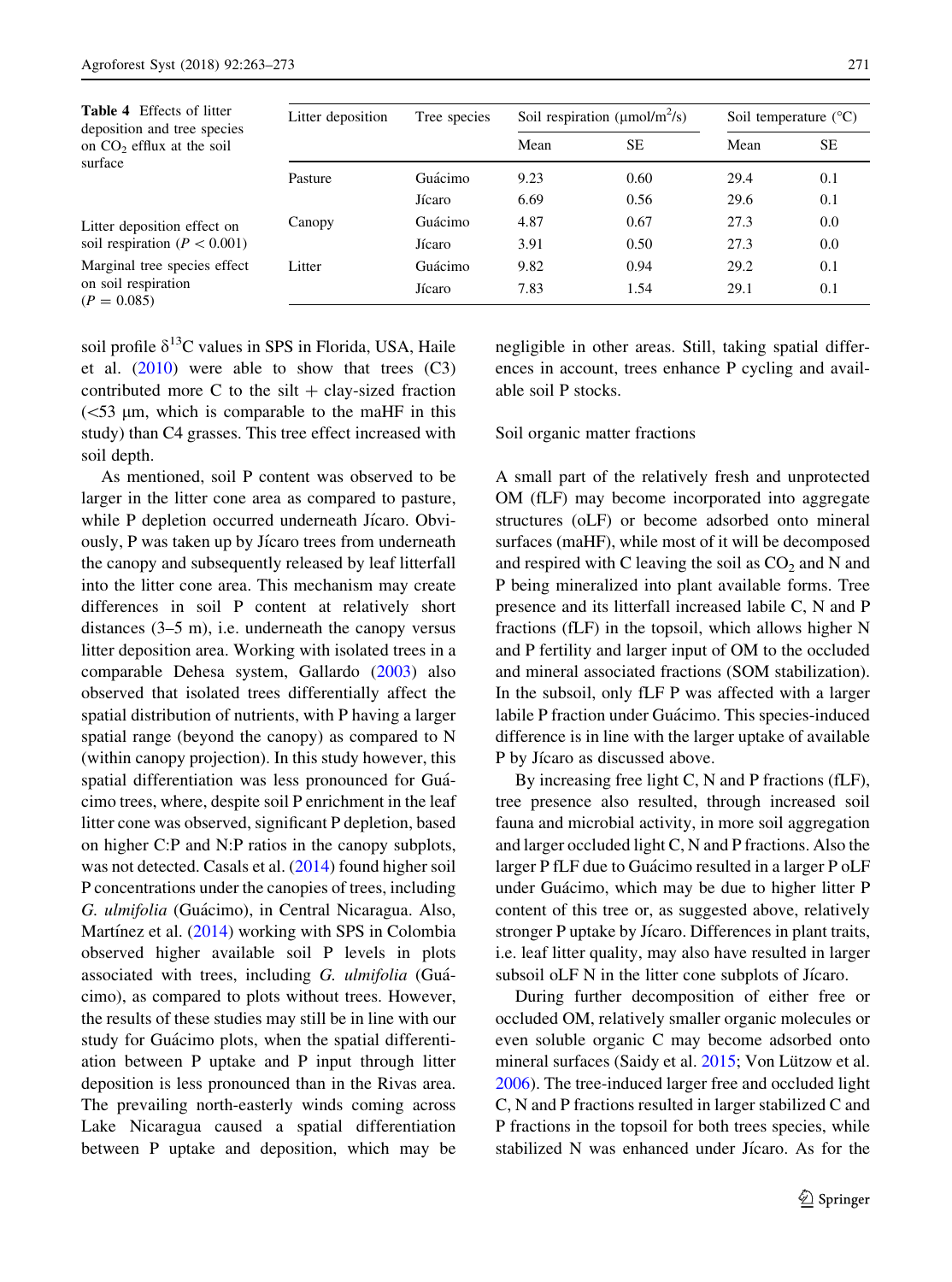<span id="page-9-0"></span>whole soil N and P contents and the free and occluded N and P fractions, Jicaro enhanced the stabilized N fraction, while Guácimo enhanced stabilized P fractions at both soil depths. Mineralization and nutrient uptake by trees may have caused the somewhat lower C maHF in the canopy subsoil.

## Soil respiration

The larger  $CO<sub>2</sub>$  efflux in the leaf litter subplots as compared to underneath the canopy can obviously be attributed to the larger leaf litter input causing increased heterotrophic respiration. However, in the canopy subplots we expected some extra  $CO<sub>2</sub>$  efflux by autotrophic tree root respiration, but obviously did not make up for the leaf litter effect. Also, lower soil temperatures underneath the canopy may have suppressed  $CO<sub>2</sub>$  efflux. Although the respiration rates in the pasture subplots were lower than in the leaf litter subplots, the difference was not significant, which suggests that part of the extra C input to the leaf litter subplots may stay in the soil. The latter is supported by the whole soil and fractionation data that show that tree presence enhanced soil C content.

# Role of trees

Our hypothesized role of trees in SPS was primarily confirmed by the effect of tree litter deposition causing topsoil C, N and P content to be larger in the canopy and litter cone subplots as compared to open pasture. Moreover, soil fractionation showed that tree-induced larger litter input subsequently increased free and occluded OM fractions and ultimately increased stabilized SOM fractions. Therefore, trees enhance soil C sequestration in these SPS. Casals et al. (2014) found similar results and also Haile et al. [\(2010](#page-10-0)) suggested that pastures with trees have greater potential to sequester more soil C as compared to treeless pastures. Although in colder ecosystems, in a review of studies in temperate and boreal forests Vesterdal et al. ([2013\)](#page-10-0) also found tree species effects on SOC stocks.

Both tree species enhanced nutrient cycling but had different effects on soil  $N$  and  $P$ , where Jicaro enhanced available and stabilized  $N$  and Guacimo enhanced available and stabilized P. The study by Casals et al. (2014) included a larger diversity of tree species, but they concluded that the presence of trees increased soil C and fertility and that the magnitude of this effect depends more on tree size than on species traits like being leguminous or not. However, our results show a clear tree species effect on nutrient cycling which is most likely due to differences in functional traits (Augusto et al. 2015). From a management point of view, this and related studies clearly show that tree presence in these SPS contribute to soil C sequestration and nutrient availability. More specifically, the prevailing wind in the Rivas area and the resulting litter deposition causes differences in available organic N and P fractions at short distances. Moreover, choice between Jícaro versus Guácimo may enhance respectively soil N and P availability.

Acknowledgements We thank Dalia Sánchez Merlos for logistic support and Andreas Nieuwenhuyse for providing useful comments and insights during fieldwork. Mr Eef Velthorst is gratefully acknowledged for providing guidance in the laboratory and running part of the chemical analysis. Financial support was provided by the European Commission, Directorate General for the Environment, within the 7th Framework Programme of RTD, Theme 2—Biotechnology, Agriculture & Food (Grant Agreement No. 227265 - FUNCiTREE).

Open Access This article is distributed under the terms of the Creative Commons Attribution 4.0 International License ([http://](http://creativecommons.org/licenses/by/4.0/) [creativecommons.org/licenses/by/4.0/\)](http://creativecommons.org/licenses/by/4.0/), which permits unrestricted use, distribution, and reproduction in any medium, provided you give appropriate credit to the original author(s) and the source, provide a link to the Creative Commons license, and indicate if changes were made.

## References

- Andrade H, Brook R, Ibrahim M (2008) Growth, production and carbon sequestration of silvopastoral systems with native timber species in the dry lowlands of Costa Rica. Plant Soil 308:11–22
- Augusto L, Schrijver AD, Vesterdal L, Smolander A, Prescott C, Ranger J (2015) Influences of evergreen gymnosperm and deciduous angiosperm tree species on the functioning of temperate and boreal forests. Biol Rev 90:444–466
- Ballantyne AP, Alden CB, Miller JB, Tans PP, White JWC (2012) Increase in observed net carbon dioxide uptake by land and oceans during the past 50 years. Nature 488:70–72
- Bullock SH, Mooney HA, Medina E (1995) Seasonally dry tropical forest. Cambridge University Press, New York
- Burt R (2004) Soil survey laboratory methods manual. United States Department of Agriculture, Lincoln
- Casals P, Romero J, Rusch G, Ibrahim M (2014) Soil organic C and nutrient contents under trees with different functional characteristics in seasonally dry tropical silvopastures. Plant Soil 374:643–659